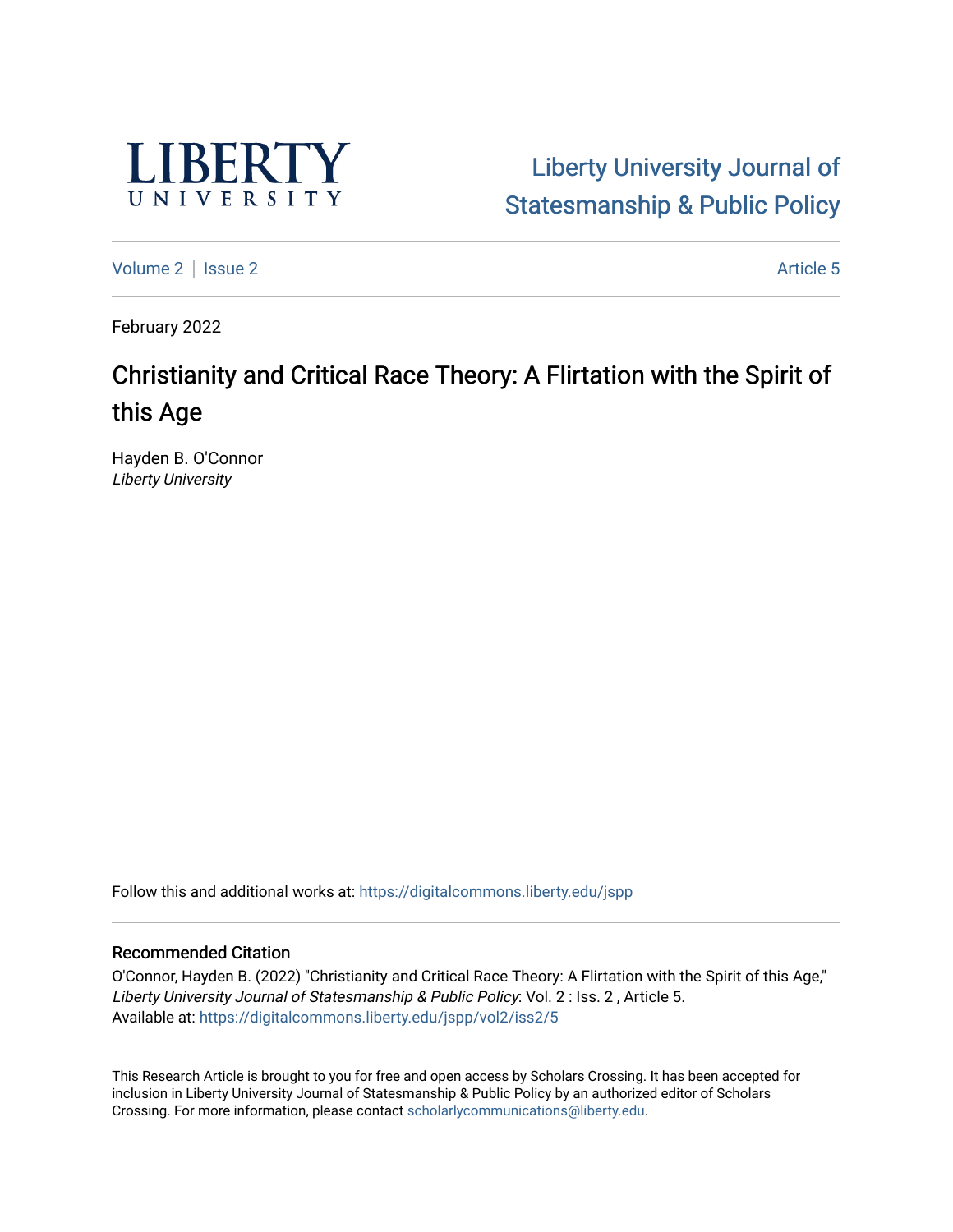# Christianity and Critical Race Theory: A Flirtation with the Spirit of this Age

# Cover Page Footnote

I would like to thank my parents, Edward and Heather, for their support over the years and for always encouraging me. I would like to thank my professors, especially Dr. Mary Prentice, who was a huge help in the research process of this paper. Lastly, I would like to thank Marquell Moorer who reviewed my paper and helped with edits, and was another huge encouragement to me as I wrote this paper.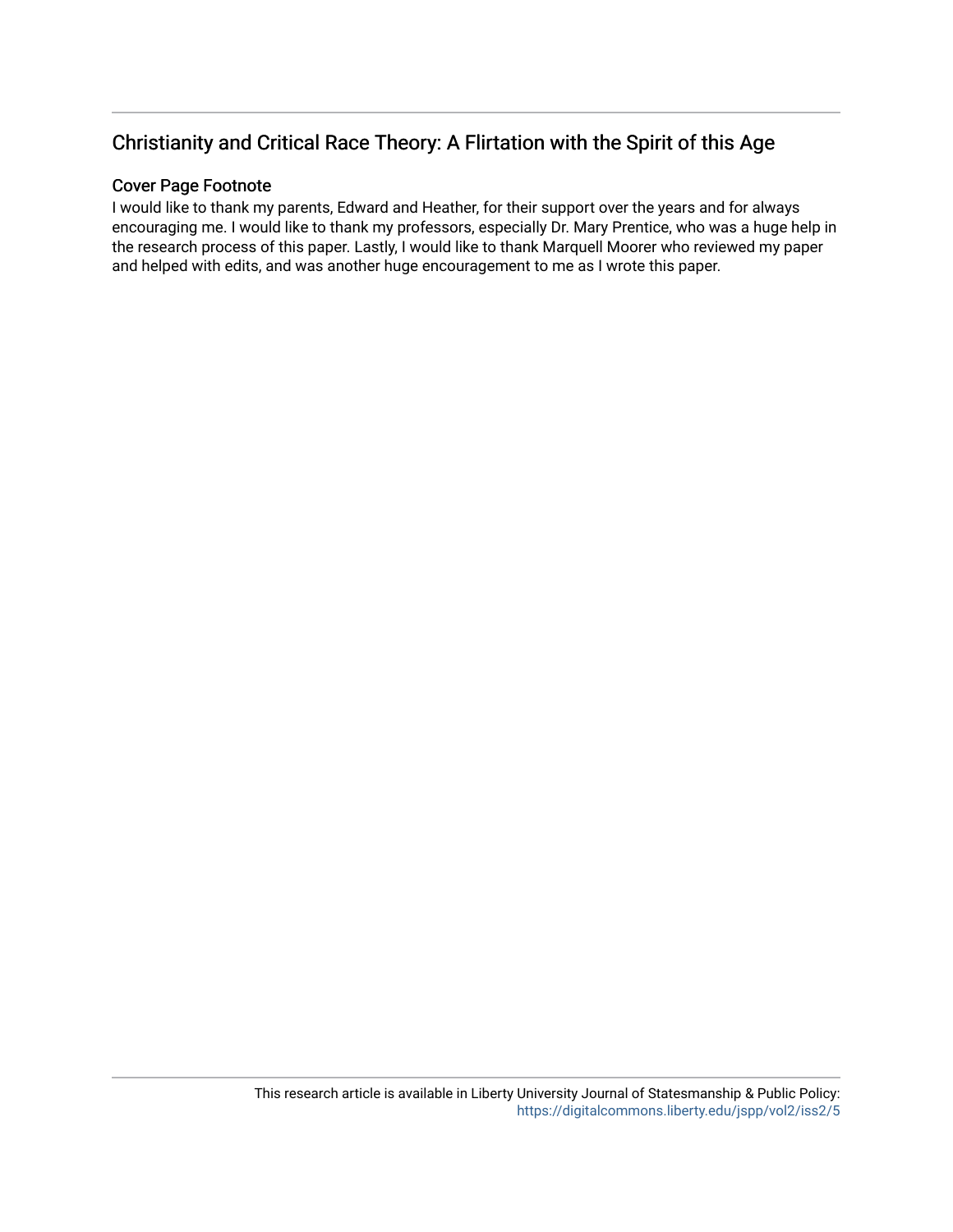#### **Introduction**

"Critical Race Theory is a new religion, preaching a false Gospel, its adherents seek to remove God as King, to remove his Word as sufficient, and to remove his Gospel as the power of God on to salvation."<sup>1</sup>

To understand Critical Race Theory, we must understand its origins. Critical Race theory is the grandchild of Critical Theory and the child of Critical Legal Theory. These philosophies have been theorized, debated, and implemented throughout the past century. Critical Race Theory has flourished in American academia and is now finding its way into our churches, schools, and other institutions. By defining the terms, considering Critical Race Theory literature, and comparing the tenets of Critical Race Theory with Christianity, Critical Race Theory's deficiencies come to light. Critical Race Theory is a false gospel, trying to replace Christianity's hold on absolute truth.

#### **Defining Terms**

In order to understand Critical Race Theory and where it came from it is crucial to define some terms. The Oxford Dictionary of Critical Theory classifies the term Critical Theory as first used by Max Horkheimer to describe his work at the Frankfurt School in 1937.<sup>2</sup> Furthermore, the Frankfurt School is defined as a specific group of scholars dedicated to the social and cultural analysis of Europe after the multiple failed communist revolutions.<sup>3</sup> These studies took place at the Institut für Sozialforschung (Institute for Social Research) in Frankfurt, Germany."<sup>4</sup> Horkheimer would define his studies of social and cultural analysis as critical theory.<sup>5</sup> Additionally, as the Oxford Dictionary would describe it, critical theory is,

"[d]efined against the traditional conception of theory governing the sciences (including the social or human sciences such as sociology), which holds that it is a system of abstract propositions which can be verified empirically, critical theory holds the opposite view, namely that theory is historical, subjective, and a part of society… the word critical should thus be understood to mean…the *opposite of analytical*…[u]nder such conditions, critical theory is interested in why human society has (in its eyes) failed to live up to the promise of enlightenment and become what it is today, unequal, unjust, and largely uncaring."<sup>6</sup>

Their definition of the word critical is the opposite of analytical. This does not allow, nor does it encourage the use of empirical data. "Critical theorists can be critical of the surrounding ideologies and worldviews of others, however, it can never be analyzed or critiqued."<sup>7</sup> Therefore, under these terms, Critical Race Theory is not staking its claim that the world is unequal, unjust, and uncaring on empirical data, rather from subjective lived experiences.

<sup>&</sup>lt;sup>1</sup> Virgil Walker, and Darrell B. Harrison, hosts, "Critical Race Theory" Just Thinking (podcast), February 24, 2021, accessed April 30, 2021.

<sup>2</sup> Ian Buchanan, "Critical Theory" Oxford Reference, accessed April 29, 2021, https://www.oxfordreferenc e.com/view/10.1093/acref/9780198794790.001.0001/acref-9780198794790-e-151?rskey=8jQgiB&result=160.

<sup>3</sup> Ibid.

<sup>4</sup> Ibid.

<sup>5</sup> Ibid. 6 Ibid.

<sup>7</sup> Walker and Harrison, "Critical Race Theory".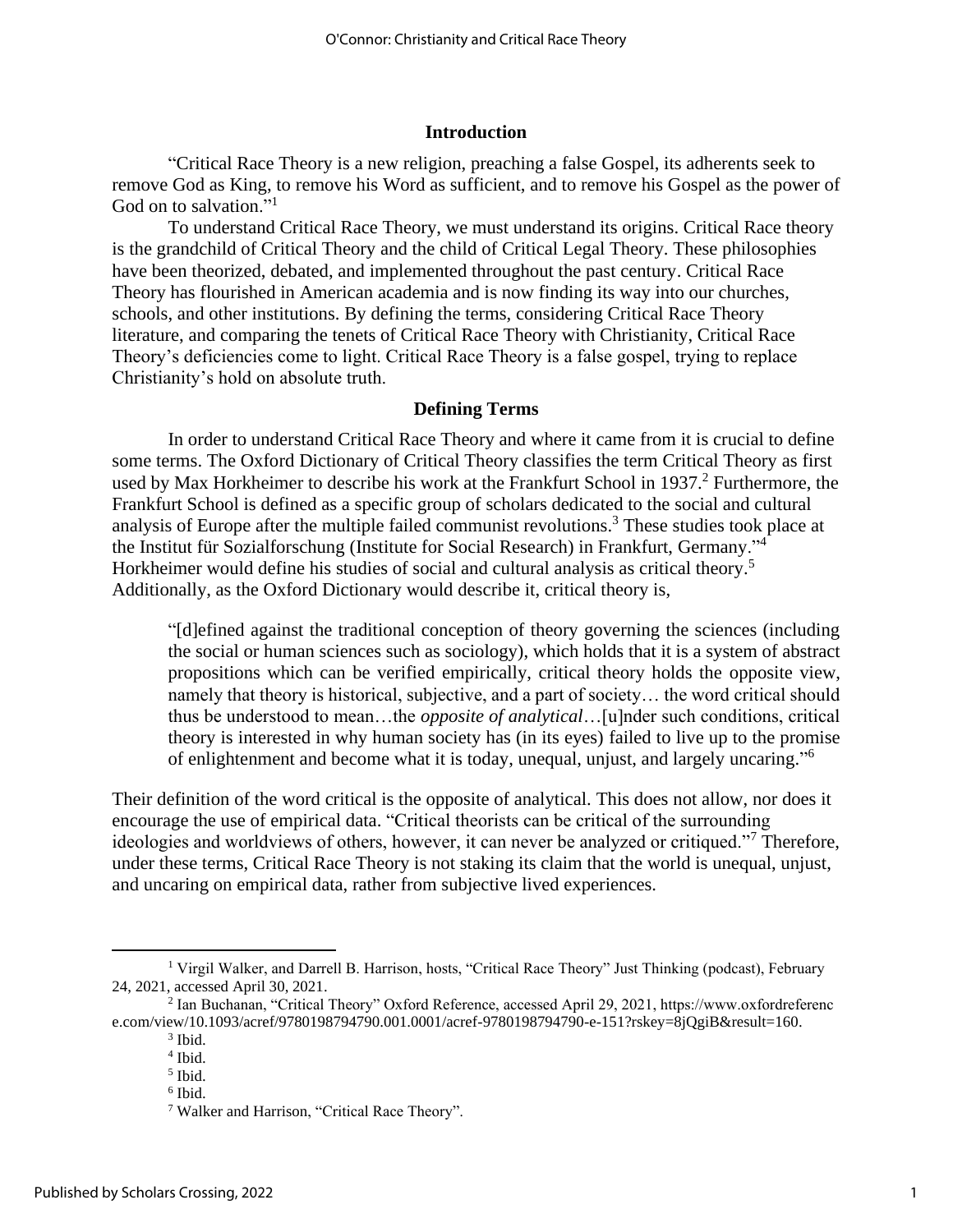However, Horkheimer and his fellow scholars had to flee from Germany due to the growing Nazi Party. To escape the rising oppression of the Nazi's in Germany, Horkhiemer found asylum in the United States, specifically Columbia University, where he was able to continue his research in peace.<sup>8</sup>

This is where Critical theory was formed, and the next phase of scholarship was Critical Legal Theory or Critical Legal Studies. Gloria Ladson-Billings, a pedagogical theorist and educator, defined Critical Legal studies as, "a leftist legal movement that challenged the traditional legal scholarship that focused on doctrinal and policy analysis in favor of a form of law that spoke to the specificity of individuals and groups of social and cultural contexts."<sup>9</sup> Like in the definition of critical theory, critical legal theory rejects the objective analysis of legal scholarship to accept the subjective lived experiences of individuals.

Throughout Critical Theory, Critical Legal Theory, and Critical Race Theory, a pattern is shown in identifying an oppressor and the oppressed. When it comes to Critical Theory and Critical Legal Theory, the oppressed are the working class, which stems from a Marxist point of view.<sup>10</sup> The oppressor would be anyone that was not in the working class. Critical Race Theory agrees with Marxism; however, Critical Race Theorists would explain the problem with different terms. Robin DiAngelo details in her book, White Fragility: Why It's So Hard for White People to Talk About Racism, "Being perceived as white carries more than a mere racial classification; it is a social and institutional status and identity imbued with legal, political, economic, and social rights and privileges that are denied to others."<sup>11</sup> Critical Race Theorists would say the oppressor is anyone in a position of power, and they believe that the oppressor is people of Caucasian decent. The oppressed would be anyone outside of this description.

Moreover, Ladson-Billings points out a flaw in Critical Legal Theory, which led to the birth of Critical Race Theory. She writes, "CLS (Critical Legal Studies) fails to provide pragmatic strategies for material social transformation."<sup>12</sup> CLS is more of an attack against the traditional legal studies of the past but does not follow up with a solution. Ladson-Billings details, "CLS scholars critique mainstream legal ideology for its portrayal of U.S. society as a meritocracy but failed to include racism in its critique."<sup>13</sup>

Therefore, this is how Critical Race Theory began. In its nature, CRT is self-certifying because it does not draw from empirical evidence or arguments. It establishes itself as an axiom. Carl Trueman, a professor of religious and biblical studies at Grove City College says, "[T]hey [Critical race theorists] cannot be challenged by those who do not agree with them. Those who dissent or offer criticism are, by definition, part of the problem."<sup>14</sup>

Critical Race Theorist also view that the racism and oppression within the United States is buried so deep in society that some of the oppressed cannot even know that they are being

<sup>8</sup> Jonathan Butcher, and Mike Gonzalez, "Critical Race Theory, The New Intolerance, and Its Grip on America", The Heritage Foundation*,* December 7, 2020, accessed July 1, 2021. https://www.heritage.org/civilrights/report/critical-race-theory-the-new-intolerance-and-its-grip-america.

<sup>9</sup> Edward Taylor, David Gillborn, and Gloria Ladson-Billings, *Foundations of Critical Race Theory in Education* (New York: Routledge, 2009), 20.

<sup>10</sup> Mike Cole, *Critical Race Theory and Education: A Marxist Response* (New York: Palgrave Macmillan, 2017), 9.

<sup>11</sup> Robin, DiAngelo, *White Fragility: Why It's So Hard for White People to Talk About Racism*  (Massachusetts: Beacon Press, 2018), 24.

<sup>12</sup> Taylor, Gillborn, Ladson-Billings, *Foundations of, 21.*

 $13$  Ibid.

<sup>14</sup> Carl Trueman, "Evangelicals and Race Theory," *First Things*, February 2021, https://www.firstthings.com/article/2021/02/evangelicals-and-race-theory.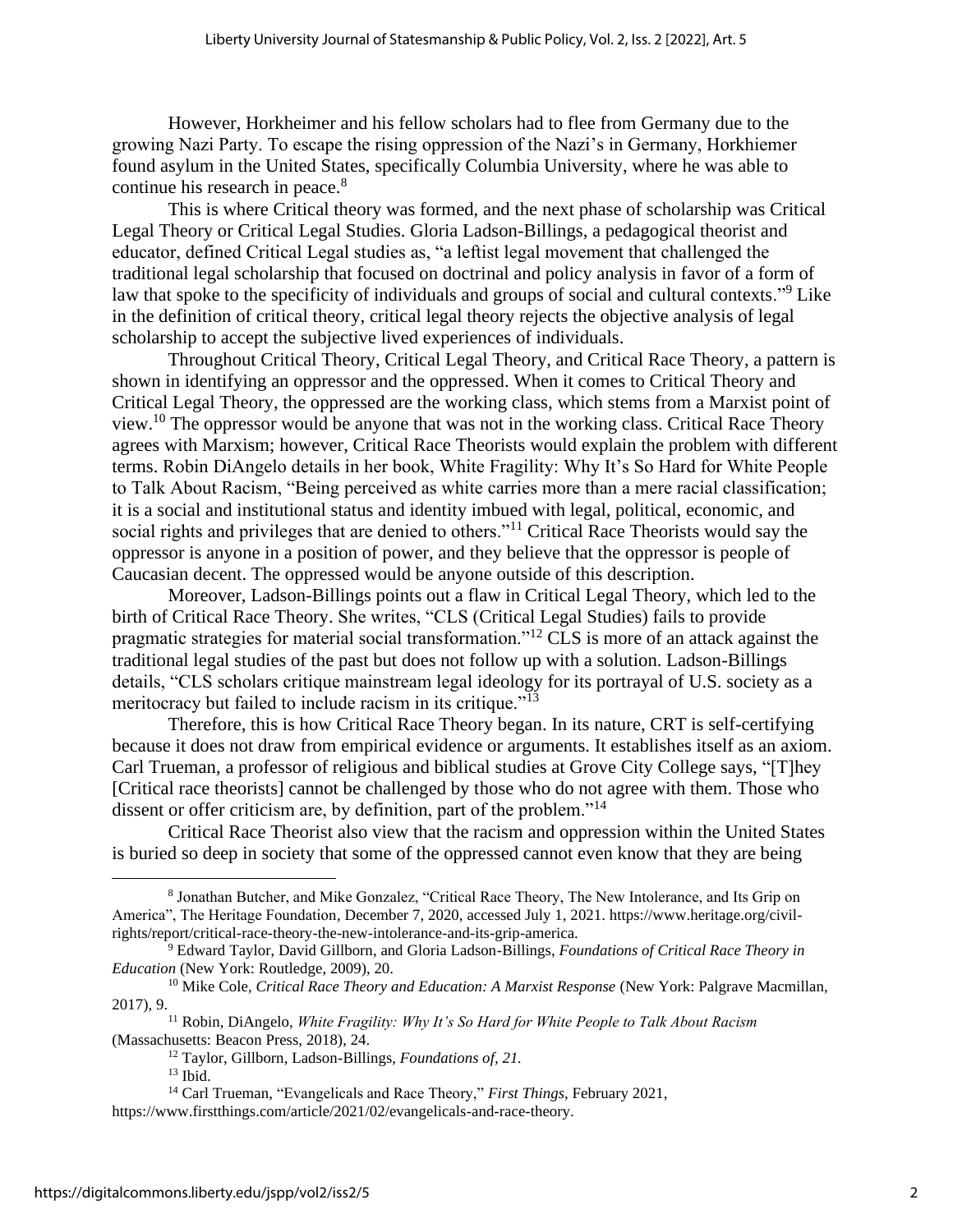oppressed. Paulo Freire, in his book *Pedagogy of the Oppressed,* claims when talking about the oppressed, "[t]he very structure of their thought has been conditioned by the contradictions of the concrete, existential situation by which they were shaped…their perception of themselves as oppressed is impaired by their submersion in the reality of oppression."<sup>15</sup> Therefore, if anyone that Critical Race Theorists would classify as "oppressed" denies their claims of systemic racism and oppression, it is because they are so deeply soaked in oppression that they cannot see "reality." Then, any criticism of Critical Race Theory from a minority group cannot be seen as credible.

#### **Disparities of Outcome**

One source Critical Race Theorists use to defend their claims of systemic racism in the United States is the disparities of outcomes of minorities. However, trying to explain why different people and nations experience different outcomes have bewildered the population and have produced a multitude of responses. Thomas Sowell explains this thought in his book, *Discrimination and Disparities,* saying that there are two sides that offer explanations for the same type of data. On one side, there is the idea that those less fortunate in outcomes are therefore genetically less capable.<sup>16</sup> Another viewpoint is that those less fortunate are not uncapable, but victims of people who are more fortunate.<sup>17</sup> Systemic Racism in America is a Critical Race theorist's way of explaining the existence of disparities of outcomes for minorities.

The United States abolished slavery in 1865 with the 13<sup>th</sup> amendment, which states, "Neither slavery nor involuntary servitude, except as a punishment for crime whereof the party shall have been duly convicted, shall exist within the United States, or any place subject to their jurisdiction." Furthermore, the Civil Rights Movement led by Martin Luther King Jr. brought about change within the United States which led to the Civil Rights Act of 1964. The Civil Rights Act forbids discrimination on the basis of race, color, religion, sex, or national origin.<sup>18</sup>

These two major policy changes did not automatically bring about change in the United States. However, the Civil Rights movement's philosophy was ushered in by Martin Luther King Jr. in his famous "I Have A Dream" speech, particularly when he said he hopes his children will not be judged by the color or their skin, but the content of their character.<sup>19</sup> This is the colorblind neutrality the author and professor, Ibram X. Kendi says is just a way to mask racism. He says in his book, *How to Be an Antiracist,* "[t]he common idea of claiming 'color blindness' is akin to the notion of being 'not-racist,' the colorblind individual, by ostensibly failing to see race, fails to see racism and falls into racist passivity."<sup>20</sup> Therefore, individuals, by judging people by the content of their character, are actually passively racist, because if they "fail" to see color, they therefore, fail to see racism. Critical Race Theory does not want to judge people by the content of their character, Critical Race Theory wants to classify people in groups based upon race, ethnicity, gender, and sexual orientation.

<sup>15</sup> Paulo Freire, *Pedagogy of the Oppressed* (New York: Bloomsbury, 2018), 45.

<sup>16</sup> Thomas Sowell, *Discrimination and Disparities* (New York: Basic Books, 2019), 1. <sup>17</sup> Ibid.

<sup>&</sup>lt;sup>18</sup> "Legal Highlight: The Civil Rights Act of 1964," U.S. Department of Labor Seal, accessed April 27, 2021, https://www.dol.gov/agencies/oasam/civil-rights-center/statutes/civil-rights-act-of-1964.

<sup>19</sup> Martin L. King, "'I Have A Dream' Speech, In Its Entirety," *NPR*, accessed May 1, 2021,

https://www.npr.org/2010/01/18/122701268/i-have-a-dream-speech-in-its-entirety. <sup>20</sup> Ibram X. Kendi, *How to Be an Antiracist* (New York: One World, 2019), 10.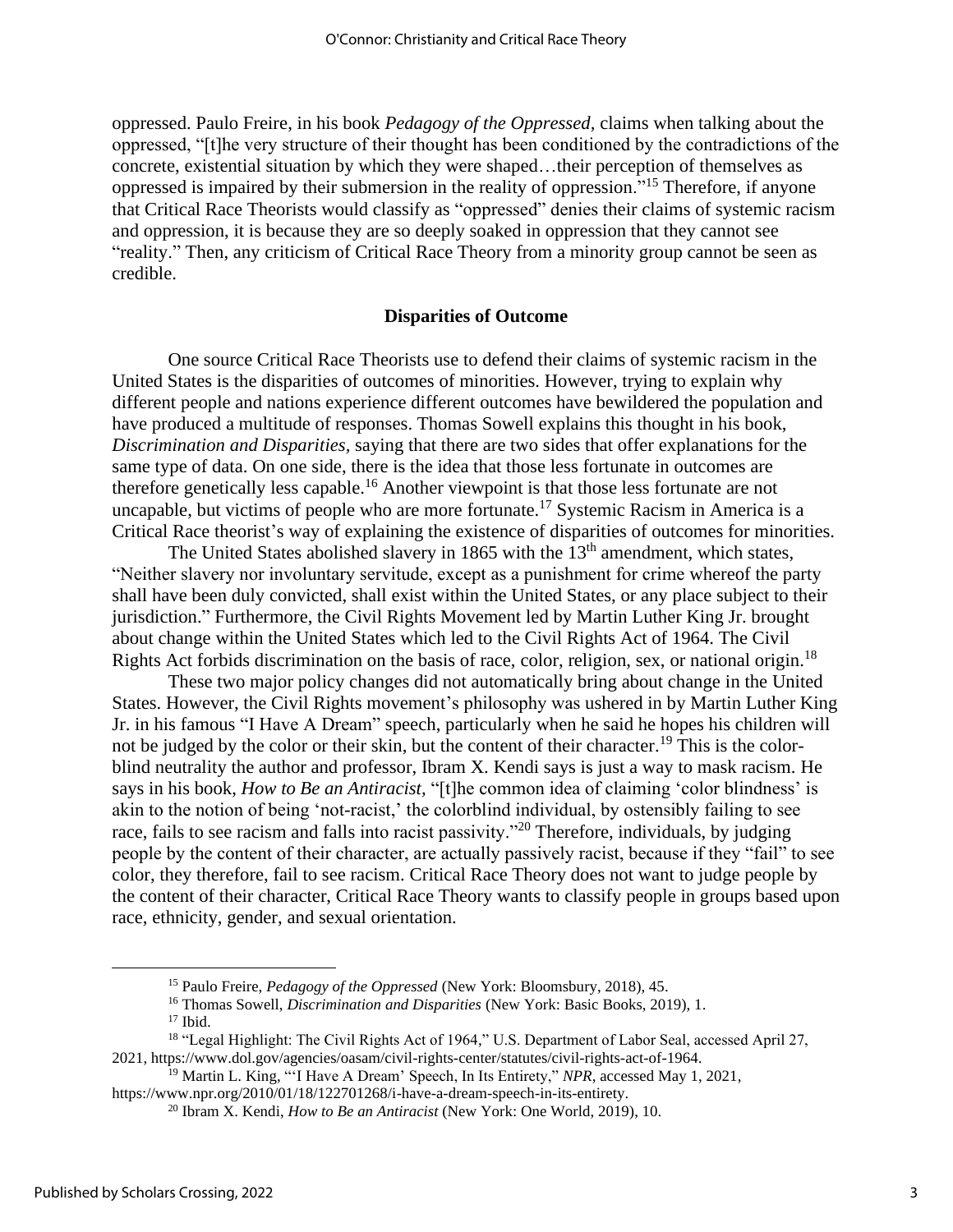On the contrary, a man by the name of Robert Smalls has a different view on this topic. Robert Smalls was the first African American to command a U.S. Naval vessel and the most senior African American to serve in the war.<sup>21</sup> Along with writing legislation to create the public school system for the state of South Carolina, he served in the U.S. House of Representatives in 1868 and served for five terms. <sup>22</sup> He did many other things, and is famous for his quote, "My race needs no special defense, for the past history of them in this country proves them to be equal of anyone. All they need is an equal chance in the battle of life."<sup>23</sup>

To Robert Smalls, the "battle" of life was not systematic racism. If that were true, he never would have accomplished a seat in the House of Representatives, or written public school legislation for his state, or founded the S.C. Republican Party.<sup>24</sup> He means that life is a battle to everyone, regardless of their skin color, because of sin. Critical Race Theorists, are accurate in claiming that there is racism in this world, yet they fail to acknowledge that it comes from the depravity of the human heart. Genesis 3 documents when Eve disobeyed God and took a bit of the forbidden fruit which brought sin into this world and corrupted God's beautiful creation. Racism is not the main issue, it is one of the issues that comes from sin: the root of all evil. DiAngelo writes, that everyone has prejudices, and she uses herself as an example, "I can be told that everyone is equal by my parents, I can have friends of color, and I may not tell racists jokes. Yet I am still affected by the forces of racism as a member of society in which racism is the bedrock."<sup>25</sup> If DiAngelo had replaced racism with sin, this statement would have been correct. Critical Race Theorists accurately see that this world is broken and filled with broken people. Yet, they inaccurately deem racism as the root of the problem. This affects how they interpret the world around them and how they react.

For instance, Critical Race Theorists are curious as to why racism still exists in our nation and has found an answer in systemic racism and unconscious racism. Kendi believes when it comes to policies created are either antiracist, meaning, taking an action against racism, or the policies are racist.<sup>26</sup> "Every policy in every institution in every community in every nation is producing or sustaining either racial inequity or equity between racial groups."<sup>27</sup> Kendi uses the term "racist policy" as a synonym for systemic racism.<sup>28</sup> Kendi uses the term racial inequity as a way of showing that there is systemic racism in the United States. He defines it as when racial groups are not standing on the same equal footing.

This creates an either-or fallacy within their argument by offering only two options as an explanation. A policy is either racist or non-racist, and there is no in-between. Furthermore, individuals, in Kendi's eyes, can only be racist or antiracist. When someone claims, to be "notracist" it means they do not support racism, but they are not going to do anything to stop racism. In the eyes of Kendi, and other Critical Race Theorists, every aspect of life is either racist or antiracist. They are not offering this view to be critiqued, rather the opposite, they are imposing this view on the world, claiming it to be truth. Any critics are deemed racists and not credible,

<sup>28</sup> Ibid.

<sup>&</sup>lt;sup>21</sup> Michael B. Moore, "The Incredible Life of Robert Smalls," Charleston's African American Heritage, accessed May 1, 2021. https://www.africanamericancharleston.com/articles/the-incredible-life-of-robert-smalls/.

 $22$  Ibid.

<sup>23</sup> Moore, "The Incredible Life".

<sup>24</sup> Ibid.

<sup>25</sup> DiAngelo, *White Fragility*, 72-73.

<sup>26</sup> Kendi, *How to Be*, 18.

 $27$  Ibid.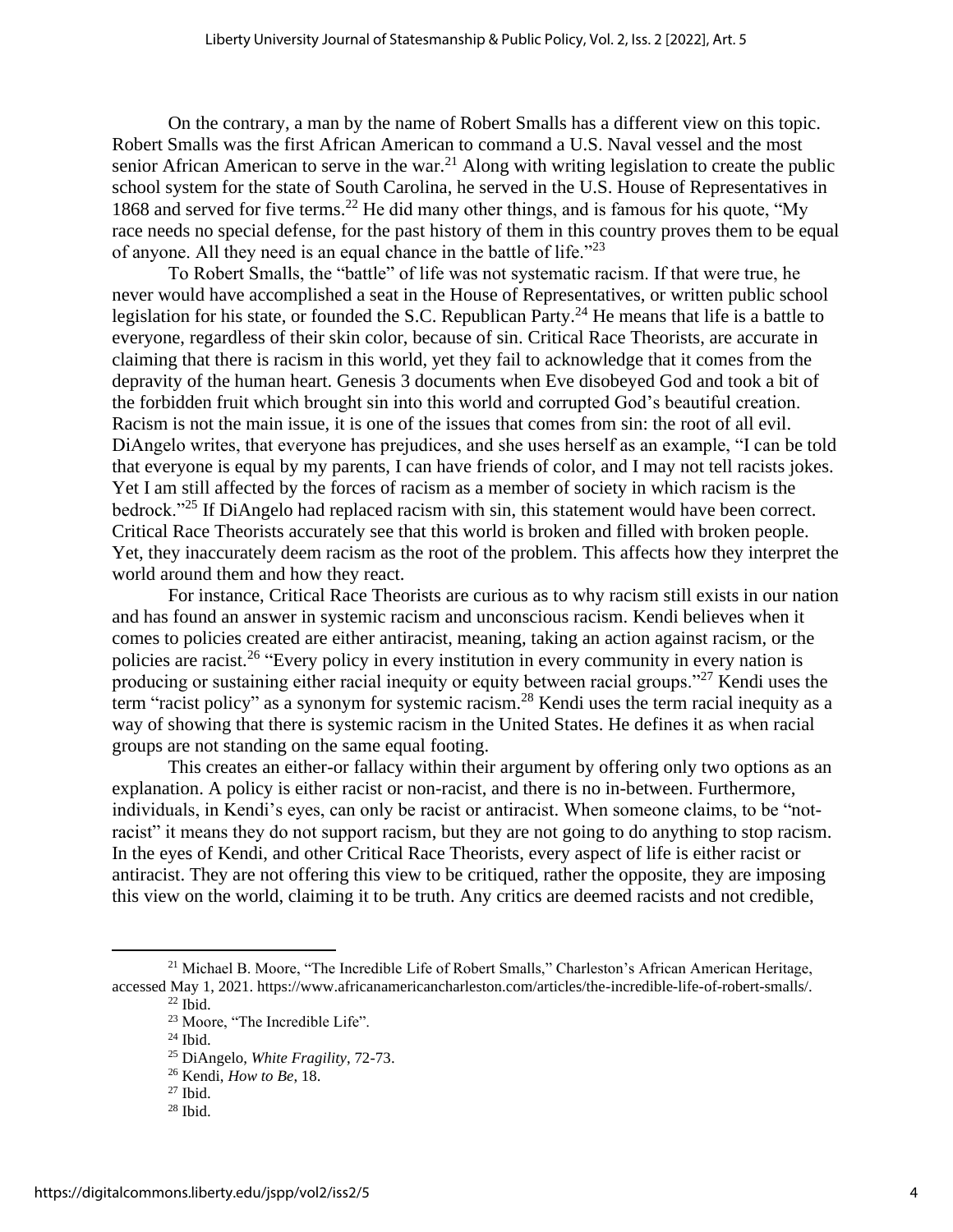either because of they are the oppressor that does not want to give up power, or they are the oppressed unable to see the oppression they are experiencing.

When it comes to disparities of outcomes, Ibram X. Kendi would fall into someone who believes the idea that the less fortunate are victims of the more fortunate. Kendi explains his analysis through an example of a statistic from 2014 that showed that 71 percent of white families lived in ownership-occupied homes, while 45 percent of Latinx families and 41 percent of black families lived in ownership-occupied homes.<sup>29</sup> He further states that an example of racial equity would be if those percentages were relatively the same across the different racial groups.<sup>30</sup> To Kendi, any antiracist policy maintains or creates racial equity. Equity focuses on the outcomes, and racial equity ascribes to see equal outcomes among the various racial groups. Moreover, any deviation from equal outcomes is explained as systemic racism. There could be a multitude of reasons why families live or do not live in ownership-occupied and every one of those reasons could have nothing to do with racism.

Milton Friedman, the recipient of the 1976 Nobel Memorial Prize for economic science, wrote "A society that puts equality—in the sense of equality of outcome—ahead of freedom will end up with neither equality nor freedom." <sup>31</sup> Friedman, further explains in his book*, Free to Choose,* that the only way to achieve equality of outcome is to force it among the populace, and that force, used with good intentions, will fall into the hands of persons who will manipulate and abuse that power for their own interests.<sup>32</sup> Friedman articulates the future of what Critical Race Theory and its obsession with equal outcomes will become.

Another word for inequity that Critical race Theorists use is disparities. Thomas Sowell articulates, that through the process of trying to change and minimize the disparities in outcomes among human beings, Critical Race Theorists are assuming that these, "disparities would not exist without corresponding disparities in either people's genetic makeup or in the way they are treated by other people."<sup>33</sup>

Sowell tackles the question of disparities of the outcomes by observing data of siblings. Siblings stand on equal footing in so many ways when they are born to the same parents and live underneath the same roof.<sup>34</sup> "[R]ace, the family gene pool, economic level, cultural values, educational opportunities, parents' educational and intellectual levels, as well as family's relatives, neighbors and friends…" they are all the same for siblings that are raised together by the same parents.<sup>35</sup> Sowell expresses a study of the National Merit Scholarship finalists which found that "among finalists from five-child families, the first-born was the finalist more often than the other four siblings combined."<sup>36</sup> Furthermore, in two-child, three-child, and four-child families, first-borns were also found to be more likely to be finalists<sup>37</sup> This shows the inequity among the outcomes, yet siblings are all given an equal starting point. Why should we then expect equity among the different racial groups, when the conditions are much vaster?

Sowell continues with data that shows disparities among siblings when it comes to outcomes. Julia M. Rohrer, Boris Egloff, and Stefan C. Schmuckle examined the effects of birth

<sup>30</sup> Ibid.

<sup>29</sup> Kendi, *How to Be*, 18.

<sup>&</sup>lt;sup>31</sup> Milton Friedman, Free to Choose: A Personal Statement (New York: Harcourt, 1990), 148.

<sup>32</sup> Ibid.

<sup>33</sup> Sowell, *Discrimination,* 6.

<sup>34</sup> Ibid, 8.

<sup>35</sup> Ibid.

<sup>36</sup> Ibid, 6.

 $37$  Ibid.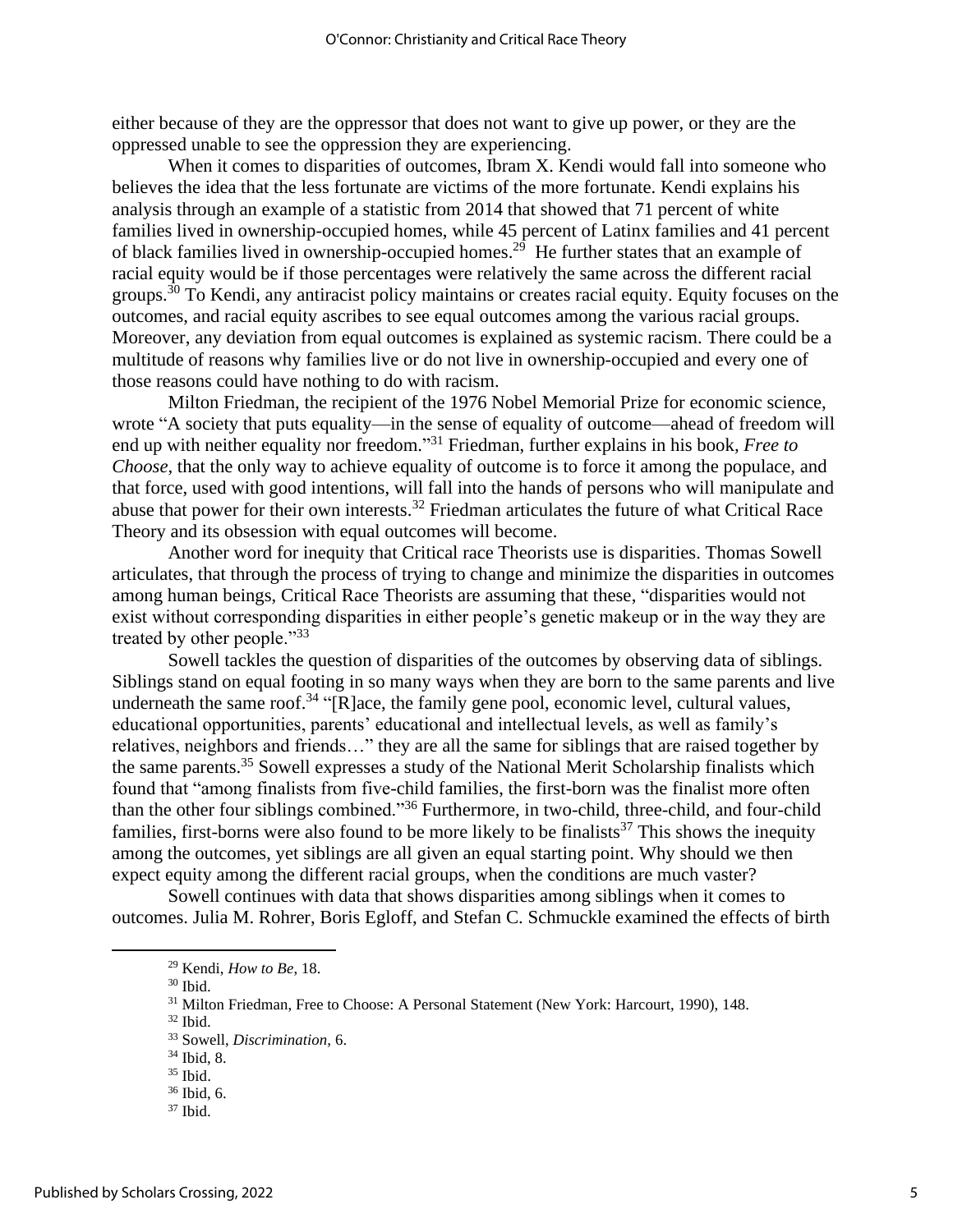order on personality, and it was found that first-borns have a higher average IQ than their younger siblings.<sup>38</sup> While a study on young men on mental tests for service in the military in the Netherlands, found that first-borns averaged higher scores than their siblings.<sup>39</sup>

Another factor that Kendi does not mention in his analysis is the notion of individual autonomy. Carol Swain, a retired professor of political science and law at the University of Vanderbilt, makes this point in her excerpt from the book, *Race and Covenant,* "individuals make choices about how they are going to spend their time and money. What they believe about the world influences their actions, and if they believe the wrong story, it can limit their opportunities."<sup>40</sup> Kendi hold a narrow view when it comes to people and the world. Through his book, *How to Be an Antiracist,* it is clear that people are either racists or antiracists, policies and institutions are either racist or antiracist. Kendi believes the world as a whole, and more specifically the United States, is surrounded with racial inequity.<sup>41</sup> He claims that it is, "as visible as the law, as hidden as our private thoughts."<sup>42</sup> Through people's action or inaction, they are either racist or antiracist. Again, there is no in-between, and no other factors are taken in account.

Critical Race Theorists like Kendi would say racism comes from policies enacted by people of power and influence rather than from prejudice. Two social scientists by the name of Pooja Sawrikar and Ilan Katz conducted a study that found the existence of racism has more to do with "prejudice" than white supremacy. They write, "this definition [racism] can be taken to extreme when the role of social power is given disproportionate weight over the role of prejudice, such as assertions that racism is synonymous with White supremacy.<sup>43</sup> Sawrikar and Kantz come to the conclusion that without properly acknowledging the role of prejudice in racism, individual's actions towards racial inequality are missing the mark.<sup>44</sup> However, when an individual does acknowledge the role of prejudice in racism, that individual can be better empowered to be vigilant and take responsibility for their own prejudice, and therefore, move forward towards racial equality.<sup>45</sup>

Sawrikar, Kantz, and Swain all argue the personal responsibility should be considered as a factor for the choices people make, and this ultimately affects their outcomes. However, Critical Race Theorists such as Kendi and Ladson-Billings want to continually bring up the past to show that black individuals have unequal outcomes. Swain writes, "They presume that all whites are recipients of underserved privileges that enable them to benefit from the sins of their ancestors."<sup>46</sup> Furthermore, Swain concludes that this kind of mindset lets the black community

 $42$  Ibid.

<sup>&</sup>lt;sup>38</sup> Julia M. Rohrer, Boris Egloff, and Stefan C. Schumckle, "Examining the Effects of Birth Order on Personality," *Proceedings of the National Academy of Sciences* 112, no. 46 (November 17, 2015): 14225, https://doi.org/10.1073/pnas.1506451112.

<sup>39</sup> Lillian Belmont and Francis A. Marolla, "Birth Order, Family Size, and Intelligence," *Science* 182, no. 4117 (1973): 1098, https://www.jstor.org/stable/1737007.

<sup>40</sup> Carol Swain, "Racial Supremacy and Covenantal Reconciliation," in *Race and Covenant: Recovering the Religious Roots for American Reconciliation,* ed. Gerald R. McDermott (Grand Rapids, MI: Acton Institute, 2020), 186.

<sup>41</sup> Kendi, *How to Be*, 22.

<sup>43</sup> Pooja Sawrikar and Ilan Kantz, "'Only White People Can Be Racist': What Does Power Have to do with Prejudice?" *Cosmopolitan Civil Societies: An Interdisciplinary Journal (2010): 80,* https://search.informit.org/doi/10.3316/informit.111809218555921.

<sup>44</sup> Ibid., 95.

 $45$  Ibid.

<sup>46</sup> Swain, "Racial Supremacy", 187.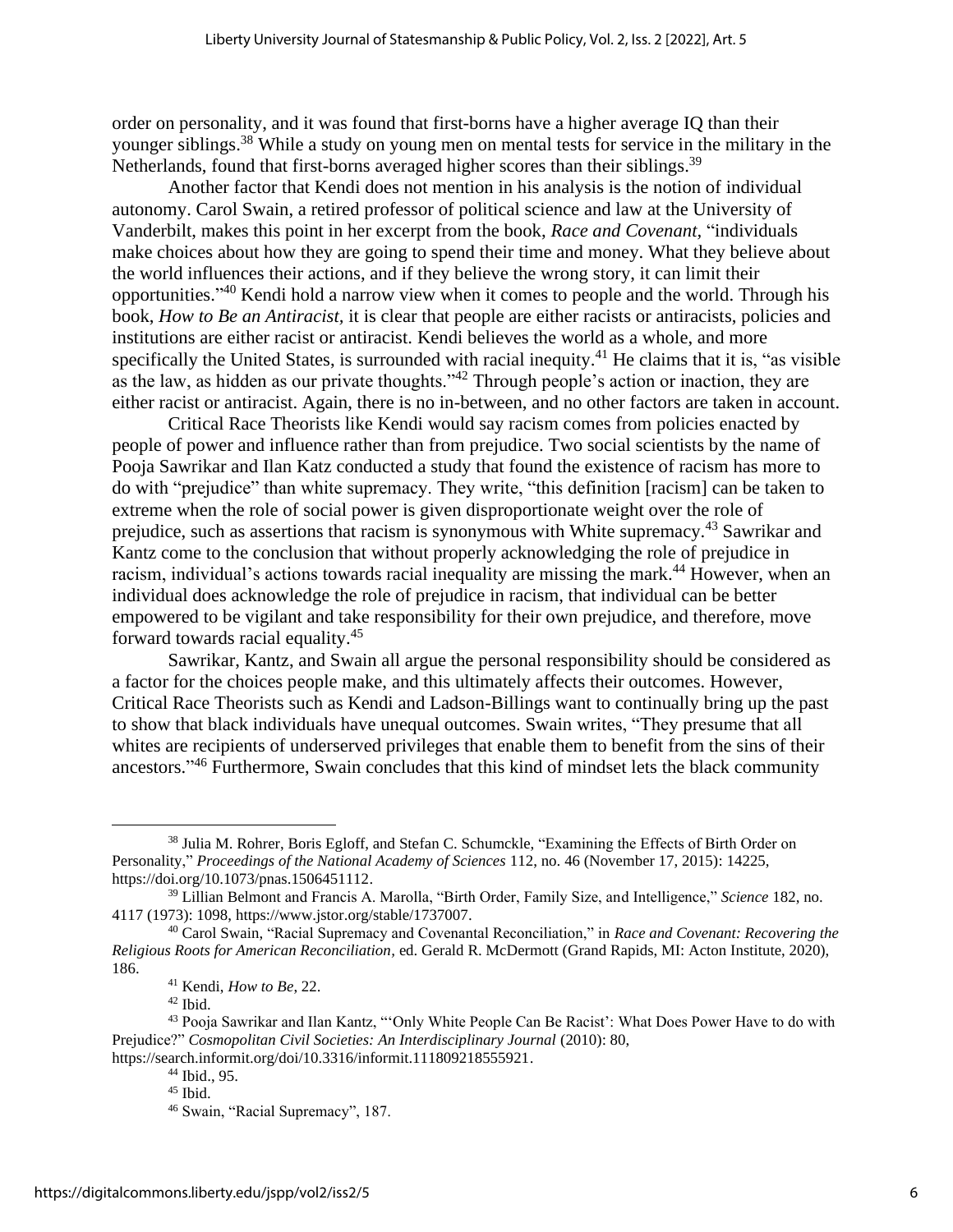off the hook for the responsibility of self-destructive behaviors due to being crippled by the historical racist past of the United States.<sup>47</sup>

This mindset is flourishing on college campuses and it is detrimental and destructive to college students, no matter the color of their skin. For example, Professor Ted Thornhill from Florida Coast University has a course called "White Racism," where in this course he examines the sins of the past. He explains that his course focuses on the Europeans and their white descendants as they explored and colonized around the globe.<sup>48</sup> He educates his students on all of the inhumane actions taken by white colonizers against non-whites such as genocide, slavery, murder, rape, torture, and many more.<sup>49</sup> Thornhill is correct: those acts committed by Europeans against people of different ethnicity are inarguable, they did happen and they are inexcusable. However, similar acts have been committed by different ethnicities as well, such as the Aztecs who committed human sacrifice against their people.<sup>50</sup> Archeologists from the Instituto Nacional de Antropología e Historia (National Institute of Anthropology and History) found a rack of skulls numbering in the thousands, in the sacred city of Tenochtitlan which is now known as Mexico City.<sup>51</sup> Of the skulls found, they ranged from their own people to other people groups captured from war. For the Aztecs, human sacrifice was a religious ritual, that was a way to give back to the gods and to hopefully keep them from destroying the world.<sup>52</sup> Furthermore, great rewards were bestowed upon warriors that took captives from battles. Common warriors could rise in social status through the offering of captives for human sacrifice.<sup>53</sup> To these warriors, it was a cause of celebration, they got to rise in their social status and the god's desire to destroy the world were kept at bay.

Other horrible acts that have been committed include the conflict between the majority Hutus and minority Tutsis, in Rwanda, which broke out and led to 800,000 people slaughtered in 100 days. <sup>54</sup> The Chinese government is currently committing crimes against humanity against the Uyghur Muslims, with acts such as forced abortions and sterilizations, forced labor, and religious restrictions.<sup>55</sup> White people do not have the monopoly on human rights violations and racism, the human race does. Romans 8:20-21 says, "For the creation was subjected to futility, not willingly, but because of him who subjected it, in hope, that the creation itself will be set free from its bondage of corruption and obtain the freedom of the glory of the children of God." No one is exempt from committing horrible crimes against others with racial motivations. This does not excuse the actions of the Europeans and the terrible acts they committed towards people of different ethnicities. All these examples emphasize the depravity of the human heart.

https://www.bbc.com/news/world-africa-26875506.

<sup>47</sup> Swain, *Racial Supremacy*, 187.

<sup>48</sup> Ted Thornhill, "Why I Teach a Course Called 'White Racism'," *The Conversation*, February 11, 2021, https://theconversation.com/why-i-teach-a-course-called-white-racism-90093.

<sup>&</sup>lt;sup>49</sup> Thornhill, "Why I Teach."

<sup>50</sup> Lizzie Wade, "Feeding the Gods: Hundreds of Skulls Reveal Massive Scale of Human Sacrifice in Aztec Capital," *Science,* December 27, 2018, https://www.sciencemag.org/news/2018/06/feeding-gods-hundreds-skullsreveal-massive-scale-human-sacrifice-aztec-capital.

 $^{\rm 51}$  Ibid.

<sup>52</sup> Nathaniel Young, "Aztec Human Sacrifice" Primitive Fanaticism or Genius of Empire?" *John S. Knight Institute*, 2015, https://knight.as.cornell.edu/aztec-human-sacrifice-primitive-fanaticism-or-genius-empire-nathanielyoung-15.

<sup>53</sup> Ibid.

<sup>54</sup> "Rwanda Genocide: 100 Days of Slaughter," *BBC News,* April 4, 2019.

<sup>55</sup> Lindsay Maizland, "China's Repression of Uyghurs in Xingjiang," *Council on Foreign Relations*, March 1, 2021, https://www.cfr.org/backgrounder/chinas-repression-uyghurs-xinjiang.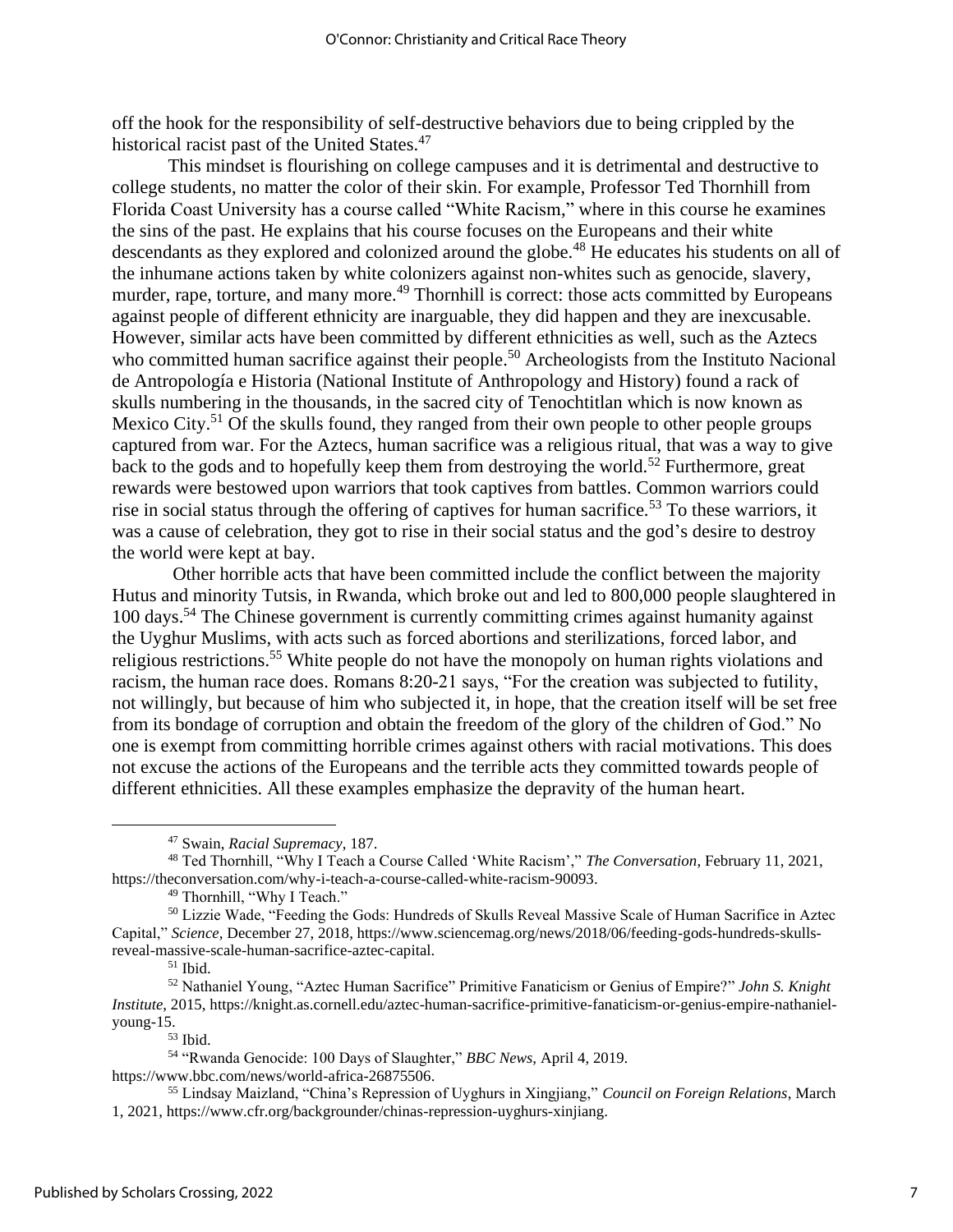# **Christianity and Critical Race Theory**

*For many, of whom I have often told you and now tell you even with tears, walk as enemies of the cross of Christ. Their end is destruction, their god is their belly, and they glory in their shame, with minds set on earthly things. (Philippians 3:18-19, ESV)* 

Critical Race Theory is a moral proposition as an ideology and is offering to the church and the world that there is such a thing as right and wrong.<sup>56</sup> Meaning that they are proclaiming truth to the world, however, this truth does not come from an objective standard of truth but their subjective understanding of truth.

Critical Race Theorists are trying to replace the Judeo-Christian worldview with the Critical Race Theory worldview. This theory is always looking at the world through the lens of race, and will only see progress in equal outcomes between, what they would call, the oppressor and the oppressed. Kendi states, "The only way to undo racism is to consistently identify and describe it—and then dismantle it"<sup>57</sup>

When one is constantly looking at the world through the lens of race, racism can always be found. Darrell B. Harrison expresses in the "Just Thinking" podcast, "…ethnic partiality is inherent to every aspect of CRT. There is not a single tenet, not a single dimension, or component of Critical Race Theory that is not rooted in the sin of ethnic partiality."<sup>58</sup> Partiality means, "show deference to, to recognize, to acknowledge or regard, or to pay attention to, to notice or to discern, and it means those things is in a sinfully prejudicial way."<sup>59</sup> This relates to biblical teaching, as in the book of Job Elihu is responding to Job and he says:

"If you have understanding, hear this; listen to what I say. Shall one who hates justice govern? Will you condemn him who is righteous and mighty, who say to a king, 'Worthless one,' and to nobles, 'Wicked man,' who shows *no partiality* to princes, nor regards the rich more than the poor, for they are *all* the work of his hands."<sup>60</sup>

Here, Elihu is reminding Job that God does not care who he is, whether he is rich or poor. God has created all things, therefore, shows no partiality because all things are the work of his hands.

One of the key theoretical propositions of Critical Race Theory is intersectionality. This term was defined in 1989 by Kimberlé Crenshaw to mean, "to describe how race, class, gender, and other individual characteristics "intersect" with one another and overlap."<sup>61</sup> This is a way of subjecting people into groups, and then further subjecting people into subgroups and so on. This is the thought that an individual's value does not come from being a unique creation of God, but rather comes from which group or groups that individually identifies with.

Kendi writes in his chapter about sexuality, "Racist (and homophobic) power distinguishes race-sexualities, racial (or sexual) groups at the intersection of race and sexuality. Homosexuals are a sexuality. Latinx people are a race. Latinx homosexuals are a race-

<sup>56</sup> Walker, and Harrison, "Critical Race Theory".

<sup>57</sup> Kendi, *How to Be,* 9.

<sup>58</sup> Walker and Harrison, "Critical Race Theory".

 $59$  Ibid.

<sup>60</sup> Job 34:16-19, ESV.

<sup>61</sup> Jane Coaston, "The Intersectionality Wars." *Vox,* May 20, 2019, https://www.vox.com/thehighlight/2019/5/20/18542843/intersectionality-conservatism-law-race-gender-discrimination.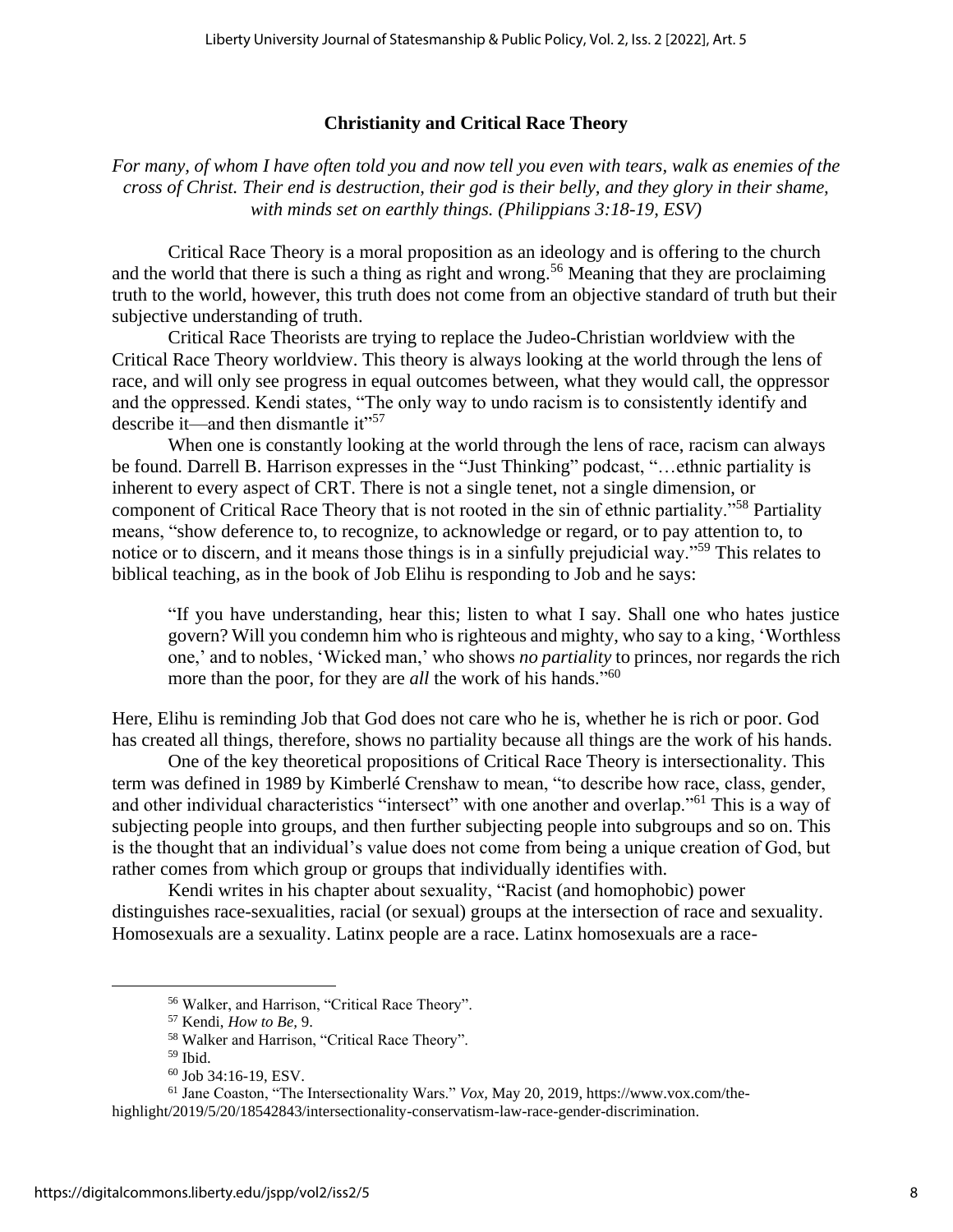sexuality."<sup>62</sup> This is what intersectionality is, the combining of groups to create a hierarchy of victimhood. Kendi continues by stating that racist policies create inequities among racial groups, but "[q]ueer racism produces inequities between race-sexualities."<sup>63</sup>

Crenshaw claims to be working to dismantle racial hierarchies, <sup>64</sup> yet the application of intersectionality creates a hierarchy of victimhood. The number of different groups a person can claim increases the amount of oppression from the supposedly systemically racist society they receive. The aspect of intersectionality of Critical Race Theory shows that this theory is not just about race. It is a complete worldview that seeks to usurp God's throne. It desires to bring about an intersectional society where everyone is categorized into groups and subgroups.

Christianity and Critical Race Theory within an individual's worldview cannot co-exist in harmony. They both offer different explanations for the evils suffered around the world, however, only one can be true. Carl Trueman writes, "If we believe solutions are available, then it follows that someone is to blame for persistent problems such as poverty or racial imbalances in achievement."<sup>65</sup> Critical Race Theorists would say white supremacy is to blame. DiAngelo writes that the term, "white supremacy" expressed by racial scholars is to illustrate a sociopolitical economic system of domination, in which only the ones perceived as white prevail.<sup>66</sup> Critical Race Theorists detail that the problem lies with racism, yet, what they are really speaking about - what DiAngelo is really talking about - is power. John Stonestreet and Timothy Padgett say in their article, "CRT sees the world in terms of power dynamics. In this way of thinking, social evils such as poverty, crime, or oppression result not from universal human frailties but from Euro-Americans intent on securing and increasing their economic and social power."<sup>67</sup> Critical Race Theorists believe that there is an imbalance of power within every part of the United States, and the whites are the ones that have obtained, held, and used that power to create the society we live in today.

However, Christianity would say sin is the root of all evil - that because of human disobedience from God there are evils in this beautiful world. Romans 5 states, "Therefore, just as sin came into the world through one man, and death through sin, and so death spread to all men because all sinned…"<sup>68</sup> While Christianity and Critical Race Theory both answer the questions of a worldview such as who we are, what is wrong with the world, and how to fix it, they provide different answers to these questions. Critical Race Theory denies a moral agency because it reduces evil to power dynamics.<sup>69</sup> Critical Race Theory lacks redemption and forgiveness. "Critical Theory is something of a Christian heresy, taking the Christian themes of human dignity and justice and a world remade, and re-orienting these causes under new management."<sup>70</sup>

As Christians, we cannot be impartial to the rise of Critical Race Theory, because it attempts to dethrone God, and it preaches a false Gospel of racial equity, intersectionality, and ethnic partiality. Herman Bavinck, a Dutch theologian says:

<sup>67</sup> John Stonestreet and Timothy Padgett, "Critical Race Theory and a Christian Worldview," *BreakPoint,*  February 11, 2021. https://breakpoint.org/critical-race-theory-and-a-christian worldview/.

<sup>68</sup> Romans 5:12, ESV.

<sup>70</sup> Stonestreet and Padgett, "Critical Race Theory and Christian."

<sup>62</sup> Kendi, *How to Be*, 193.

<sup>63</sup> Ibid.

<sup>64</sup> Coaston, "The Intersectionality".

<sup>65</sup> Trueman, "Evangelicals".

<sup>66</sup> DiAngelo, *White Fragility,* 30.

 $69$  Ibid.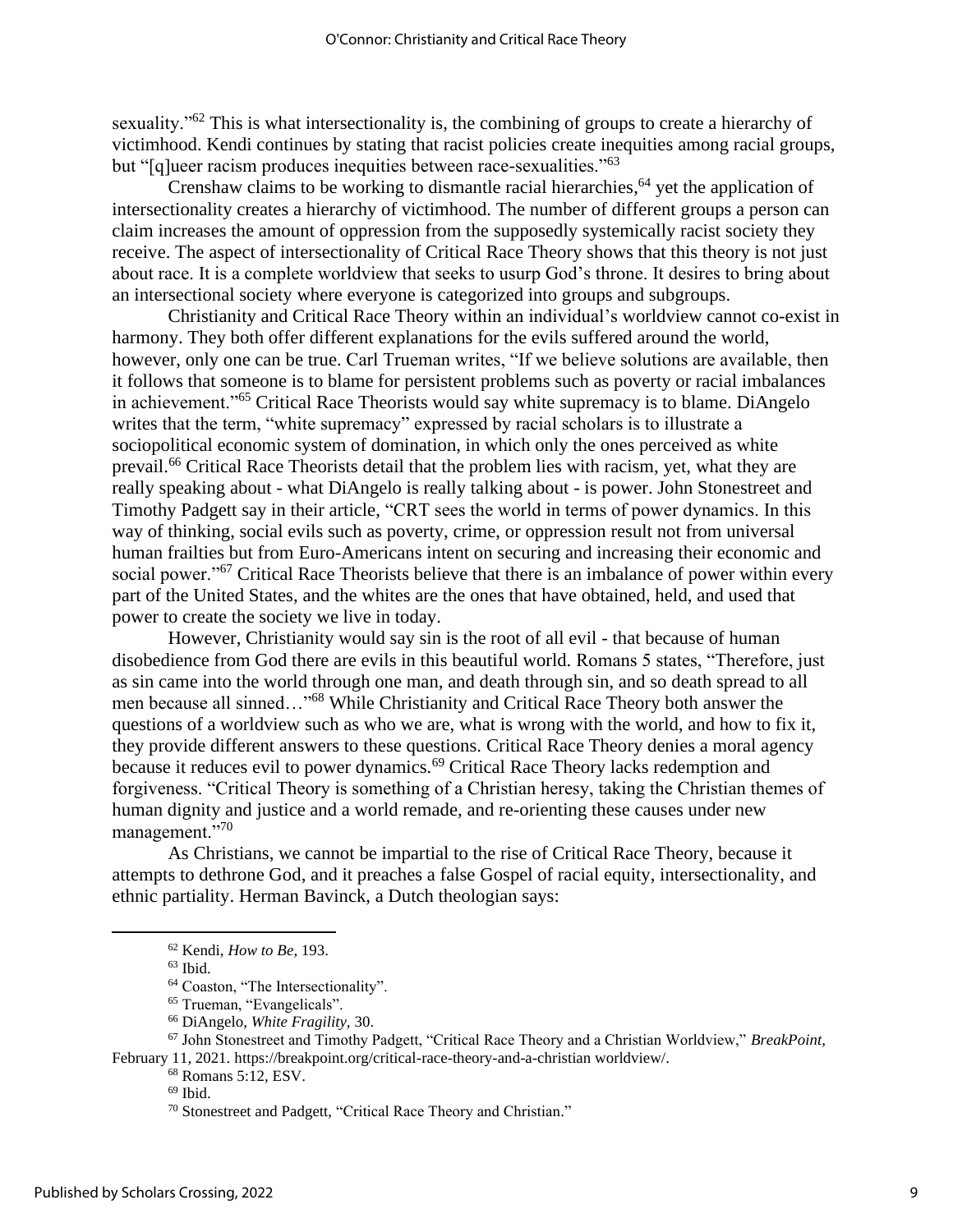"If we understand Christianity's warrant at maintaining a desire to preserve her essence, then we can do nothing else but take a resolute position against the systems of the day and the worldviews of its own invention and fashioning, there can be no question of mediation, there can be no thought of reconciliation. The times are too grave, to flirt with the spirit of this age, the deep sharp contrast, standing between the Christian faith and the modern person, must provide us with the insights that, picking portions of each is not possible. However lovely peace would be, the conflict is upon us."<sup>71</sup>

The conflict has always been upon us: the conflict of sin. Sin disguises itself and takes many forms but it originates from the same source, the deceitful human heart that disobeyed God in the Garden of Eden. Critical Race Theory is a manifestation of the deceitful human heart trying to find a different way towards a false sense of redemption of man. Through looking at Critical Race Theory's origins and dissecting some of its literature and ideas, it is made known how oppositional to Christianity Critical Race Theory is, and how Christians are not to stand for it. With truth, love, and mercy, Christians need to be speaking out against this false gospel.

<sup>71</sup> Herman Bavinck, *Christian Worldview* (Wheaton, IL: Crossway, 2019), 27.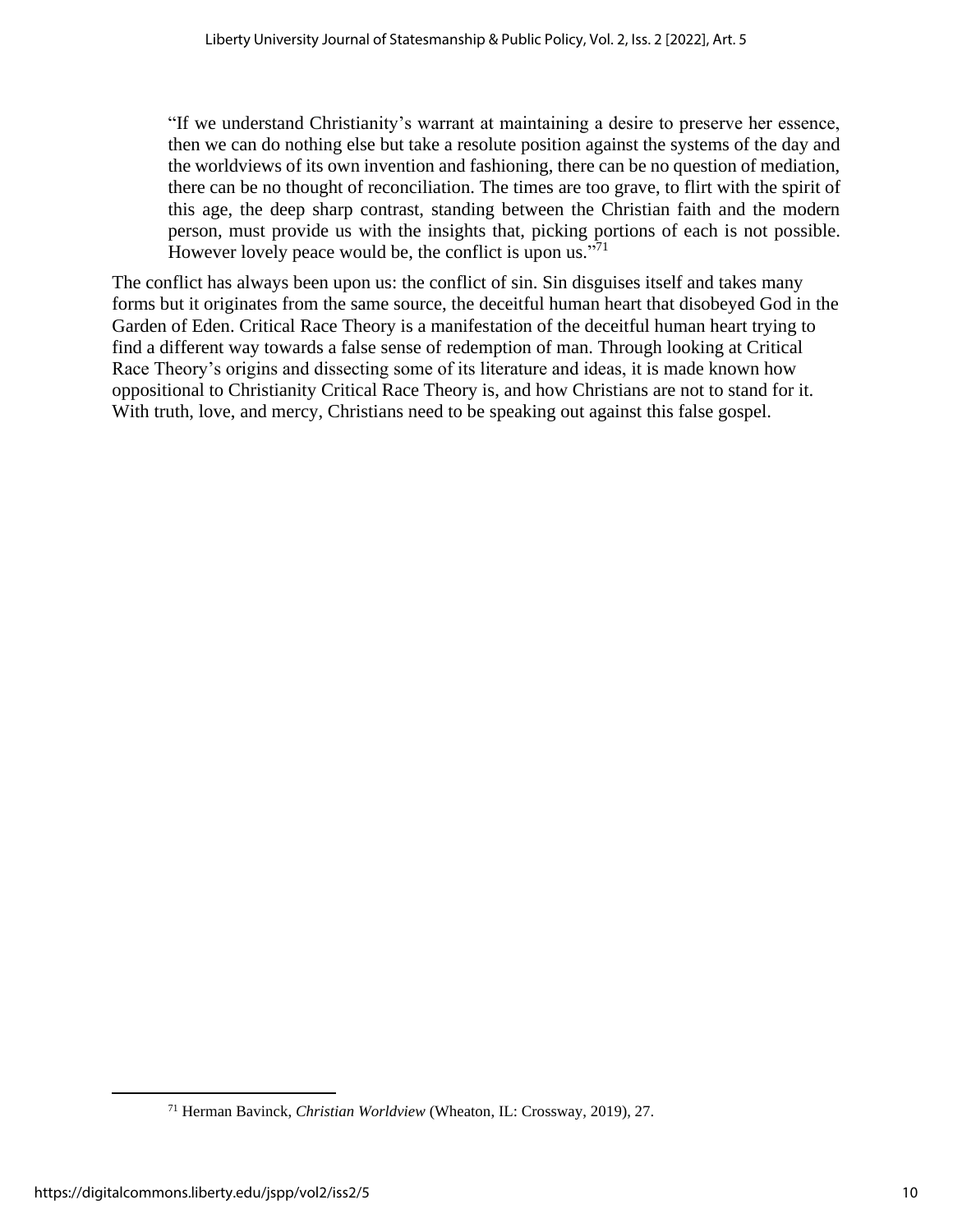# **Bibliography**

- Bavinck, Herman. *Christian Worldview*. Edited by James Eglinton and Cory C. Brock. Translated by Nathaniel Gray Sutanto. Wheaton, IL: Crossway, 2019.
- Belmont, Lillian, and Francis A. Marolla. "Birth Order, Family Size, and Intelligence." *Science* 182, no. 4117 (1973): 1096-101. Accessed April 28, 2021. http://www.jstor.org/stable/1 737007.
- Buchanan, Ian. "Critical Theory." Oxford Reference. Oxford University Press, 2018. https://www.oxfordreference.com/view/10.1093/acref/9780198794790.001.0001/acref-9780198794790-e-151?rskey=8jQgiB&result=160.
- Butcher, Jonathan, and Mike Gonzalez. "Critical Race Theory, the New Intolerance, and Its Grip on America." The Heritage Foundation. December 7, 2020. Accessed July 01, 2021. https://www.heritage.org/civil-rights/report/critical-race-theory-the-new-intolerance-andits-grip-america.
- Coaston, Jane. "The Intersectionality Wars." Vox, May 20, 2019. https://www.vox.com/thehighlight/2019/5/20/18542843/intersectionality-conservatism-law-race-genderdiscrimination.
- Cole, Mike. *Critical Race Theory and Education: a Marxist Response*. New York, NY: Palgrave Macmillan, 2017.
- DiAngelo, Robin. *White Fragility: Why It's So Hard for White People to Talk About Race.* Boston, MA: Beacon Press, 2018.
- Freire, Paulo. *Pedagogy of the Oppressed 50th Anniversary Edition*. New York, NY: Bloomsbury, 2018.
- Friedman, Milton. *Free to Choose: A Personal Statement*. New York, NY: Harcourt, 1990.
- Kendi, Ibram X. *How to Be an Antiracist*. New York, NY: One World, 2019.
- King, Martin L. "'I Have A Dream' Speech, In Its Entirety." NPR. NPR, January 18, 2010. https://www.npr.org/2010/01/18/122701268/i-have-a-dream-speech-in-its-entirety.
- Maizland, Lindsay. "China's Repression of Uyghurs in Xinjiang." Council on Foreign Relations, March 1, 2021. https://www.cfr.org/backgrounder/chinas-repression-uyghurs-xinjiang.
- Moore, Michael B. "The Incredible Life of Robert Smalls." Charleston's African American Heritage, May 8, 2019. https://www.africanamericancharleston.com/articles/the-incrediblelife-of-robert-smalls/.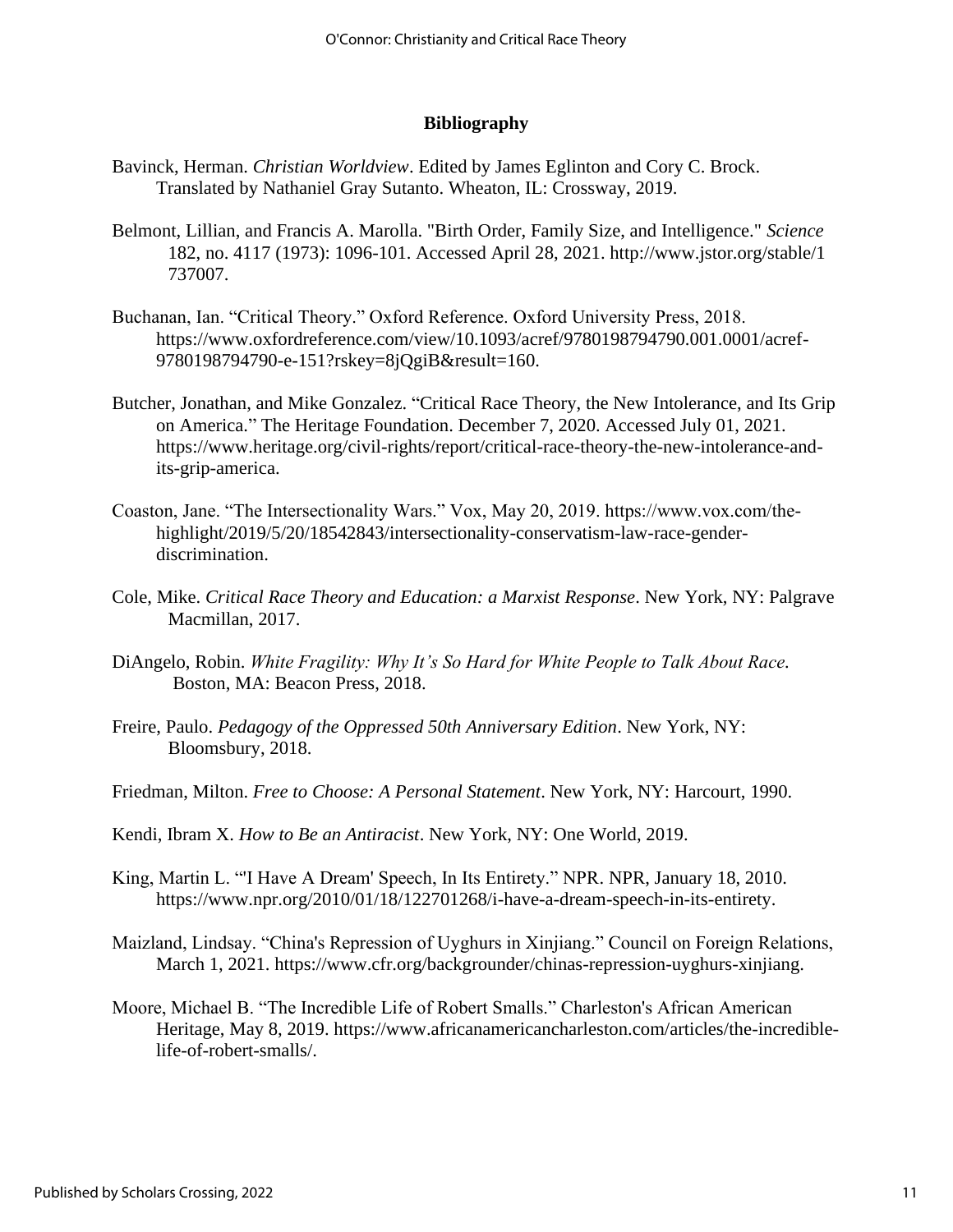- Office of the Assistant Secretary for Administration & Management. "Legal Highlight: The Civil Rights Act of 1964." U.S. Department of Labor Seal. Accessed April 27, 2021. https://www.dol.gov/agencies/oasam/civil-rights-center/statutes/civil-rights-act-of-1964#:~:text=The%20Civil%20Rights%20Act%20of%201964%20prohibits%20discrimin ation%20on%20the,hiring%2C%20promoting%2C%20and%20firing.
- Rohrer, Julia M., Stefan C. Schmukle, and Boris Egloff. "Examining the Effects of Birth Order on Personality." *Proceedings of the National Academy of Sciences* 112, no. 46 (November 17, 2015): 14224–29. Accessed April 28, 2021. https://doi.org/10.1073/pnas.1506451112.
- "Rwanda Genocide: 100 Days of Slaughter." BBC News. BBC, April 4, 2019. https://www.bbc.com/news/world-africa-26875506.
- Sawrikar, Pooja, and Ilan Katz. "'Only White People Can Be Racist': What Does Power Have to do with Prejudice?" *Cosmopolitan Civil Societies: An Interdisciplinary Journal*. 2010. Reprint, UTS ePress, (February 2010). https://search.informit.org/doi/10.3316/informit.11 1809218555921.
- Sowell, Thomas. *Discrimination and Disparities*. New York, NY: Basic Books, 2019.
- Stonestreet, John, and Timothy D. Padgett. "Critical Race Theory and a Christian Worldview." BreakPoint, February 11, 2021. https://breakpoint.org/critical-race-theory-and-a-christianworldview/?\_hsmi=110626402&\_hsenc=p2ANqtz- dhvzKr5cD3YLM4xRso72Wci7qE2IfzNbb8X39qygnLLXmnegbHHspErWhSRYK6XksZ 8\_6hqwwMaQ0kZAWod4VxvA6wP-NTeJNkz4GjrfClbZBay4.
- Swain, Carol. "Racial Supremacy and Covenantal Reconciliation." In *Race and Covenant: Recovering the Religious Roots for American Reconciliation,* edited by Gerald R. McDermott, 177-198. Grand Rapids, MI: Acton Institute, 2020.
- Taylor, Edward, David Gillborn, and Gloria Ladson-Billings. *Foundations of Critical Race Theory in Education*. New York, NY: Routledge, 2009.
- Thornhill, Ted. "Why I Teach a Course Called 'White Racism'." *The Conversation*, February 11, 2021. https://theconversation.com/why-i-teach-a-course-called-white-racism-90093.
- Trueman, Carl R. "Evangelicals and Race Theory." *First Things*, February 2021. https://www.firstthings.com/article/2021/02/evangelicals-and-race-theory.
- Wade, Lizzie. "Feeding the Gods: Hundreds of Skulls Reveal Massive Scale of Human Sacrifice in Aztec Capital." *Science*, December 27, 2018. https://www.sciencemag.org/news/2018/06/feeding-gods-hundreds-skulls-reveal-massivescale-human-sacrifice-aztec-capital.